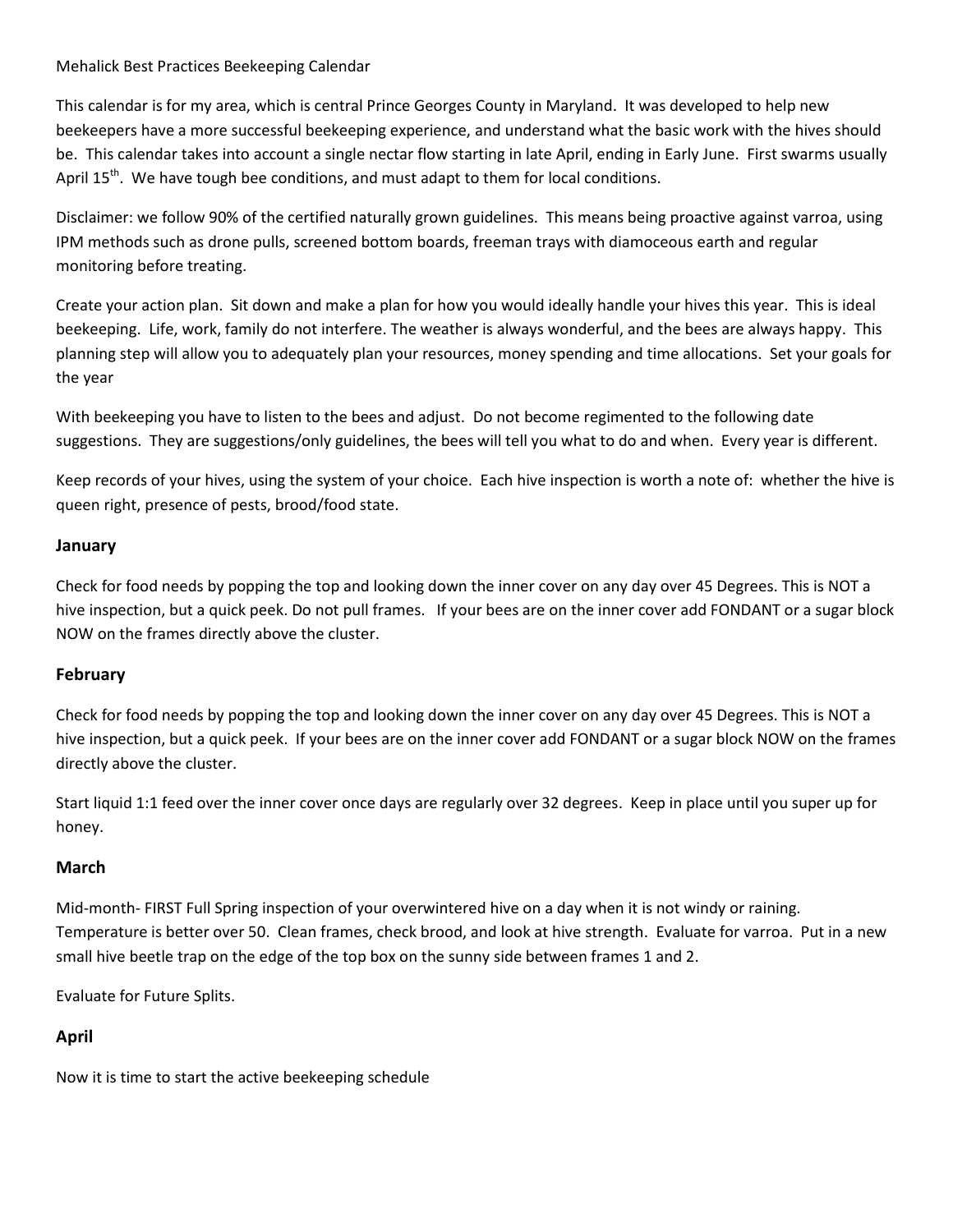### CALENDAR DEPENDENT SCHEDULE

- 1. Check varroa levels monthly. I prefer the alcohol wash. Any count over 5 mites per 100 bees needs treatment now.
- 2. Remove drone brood every 21 days, starting in Early April depending on your hive
- 3. Keep your water source filled and available
- 4. Keep a small hive beetle trap in the top box of your hive, on the sunny side, near the outside edge. We Also use Swiffer pads on the inner cover and tops of frames.
- 5. Keep 1:1 on your hive until your brood boxes have drawn frames. Then STOP feeding.
- 6. Use an interior feeder. Boardman feeders in the front entrance of the hive are ONLY FOR WATER

When your brood boxes have high populations, remove the split for the year. Books say 4/15. I have found that this is usually the first week in April for Italians, mid month for carnolians. Depends on the hive buildup. [Note that Italians can be ready to be split weeks before carniolians or russians.]

This is when I pull two frames per box that have aged out. If the 4/5 year old frames have brood or food, mark them for later removal and replacement.\*\*\*\*

When the dandelion bloom hits, remove all 1:1 liquid feed, and SUPER UP with drawn frames. If you do not have drawn honey super frames, then add only one box at a time, using a follower board.

#### **May-June**

Consider hanging a wasp/hornet/moth trap near your hives. We make one with a two liter soda bottle using <http://www.dave-cushman.net/bee/waxmothtrap.html>It has been very effective.

Continue varroa checks and drone pulls. Check regularly for back filled brood nests. Tilt box up looking for swarm cells. The goal is to add real estate so the bees do not swarm, if you get behind then take a false swarm ( split) and checkerboard in some drawn frames to give the queen some instant egg laying locations. Read Swarm Essentials by Steve Repasky for solid techniques.

Personally I do not like to make any splits after June 15<sup>th</sup>. Virgin Queens get back from mating flights on a much lower percentage due to hungry birds, dragonflies and hornets

We enter the dearth - ie. No large nectar sources beginning in mid/late June. The bees do not have incoming resources, and begin to become more defensive of their hives.

Add robbing screens now, if you do not already have them in place. Some see basswood flow in late June, I do not.

#### **July**

Mid month, check for capped honey.

Take your honey crop. Be sparing. We like to see 90% capped on the frames. If you have Italians leave 70-80 pounds on the hive.

Once honey crop is over, this is usually when I treat for varroa to get ready for making winter bees if the alcohol test counts show a need. This is a good time to consider taking out your current queen into a small split, leaving your main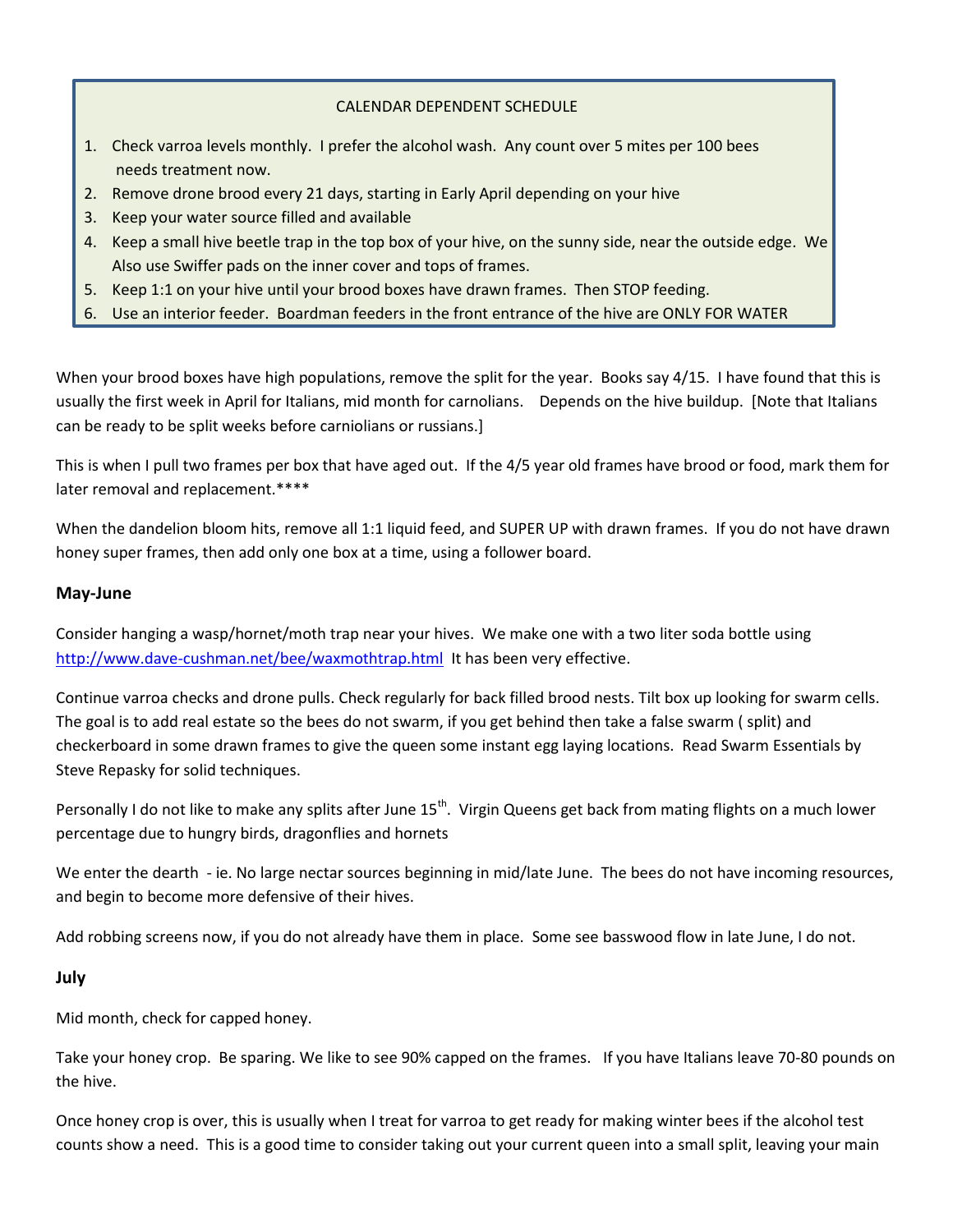hive queenless on purpose. This \*OTS split will create queen cells, and have a temporary 3 week loss of brood which will knock down the varroa population. [The split will need to be fed until at nucleus colony strength for overwintering as an insurance policy against hive loss. At minimum keep the old queen until you are sure the new queen is as good in her laying pattern before squishing.] If this is done in early June, Bob Greenwell calls it a honey bomb. Once the bees make queen cells, they have nothing to do but cure the honey. The trick is finding the queen in a populous hive.

# **August**

Bees naturally switch over to creating winter bees now, following natures clues. Typically we start some 1:1 feed on low weight hives to get them strong for brood raising. This is particularly needed with Italian hives which do not shut down brood rearing during the dearth.

Final chance to requeen is August. This is when you decide how you want to progress. Do you want a newly mated purchased queen? did you setup your own cell builder and raise queen cells from your favorite top producing hives? Did your OTS split result in a nice new queen for your production hives?

We have found summer virgins overwinter very well. Virgins that start in the spring, and work an entire season tend to swarm in the following spring right after overwintering.

# **September-October**

By September switch to 2:1 if you are still feeding. The suggestion is to feed all at once, not trickle feed so the bees will store the feed, not use it for more brood.

In Late September, rearrange your hives to bring the brood all down into your bottom brood box. Bring all the brood together so the cluster starts together and is not forced to split cluster to cover brood. Honey stores go in the upper brood boxes.

Mouse guards go on. (Make sure the mice are not already in place)

This is the most dangerous period for re-infection with Varroa. Your strong hive, finds a dead out and brings it home. Be suspicious if your hive gets full of honey during this time. Our goldenrod flow is not that strong. Your robbing bees will be dead by spring if you do not treat again after they have become infected. This year we will be switching to varroa testing every two weeks during this time period.

Prepare your hives in late October for winter. Add a moisture quilt on the top. We have successfully used candy boards\*\*. Candy boards have traditionally given us our personal best overwintering. Insulate if you are using it.

# **November-December**

Use a hand held thermometer to track your cluster location without opening your hives. This will not work with insulated hives.

Clean and paint equipment. Dream of a wonderful honey flow next year.

\*\*\*\*\*\*\*\*\*\*\*\*\*\*\*\*\*\*\*\*\*\*\*\*\*\*\*\*\*\*\*\*\*\*\*\*\*\*\*\*\*\*\*\*\*\*\*\*\*\*\*\*\*\*\*\*\*\*\*\*\*\*\*\*\*\*\*\*\*\*\*\*\*\*\*\*\*\*\*\*